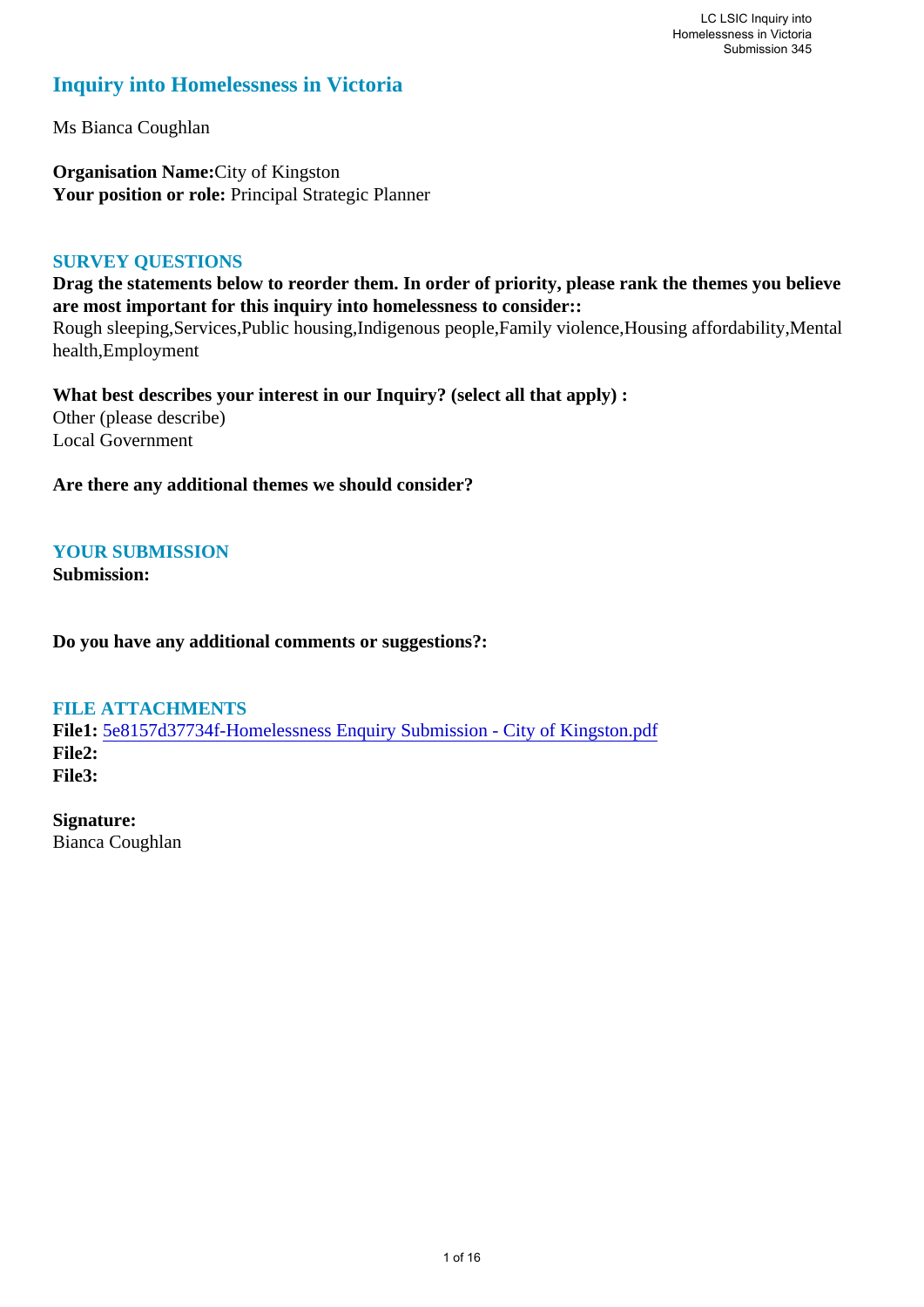

Kingston City Council Officers Response

# Inquiry into Homelessness in Victoria Legal and Social Issues Committee, Parliament of Victoria

January 2020

<https://www.parliament.vic.gov.au/lsic-lc/inquiries/inquiry/976>

community inspired leadership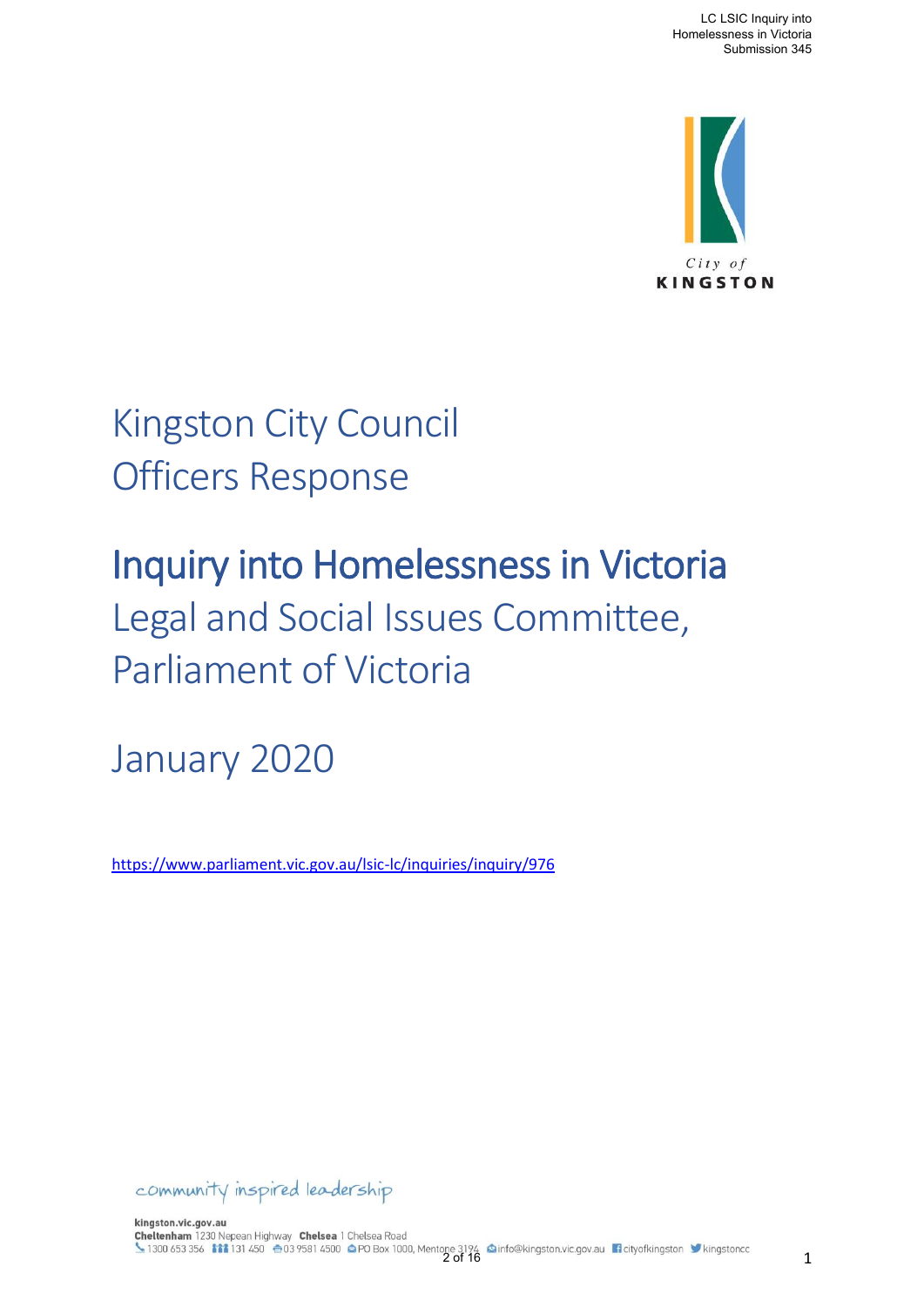# Contents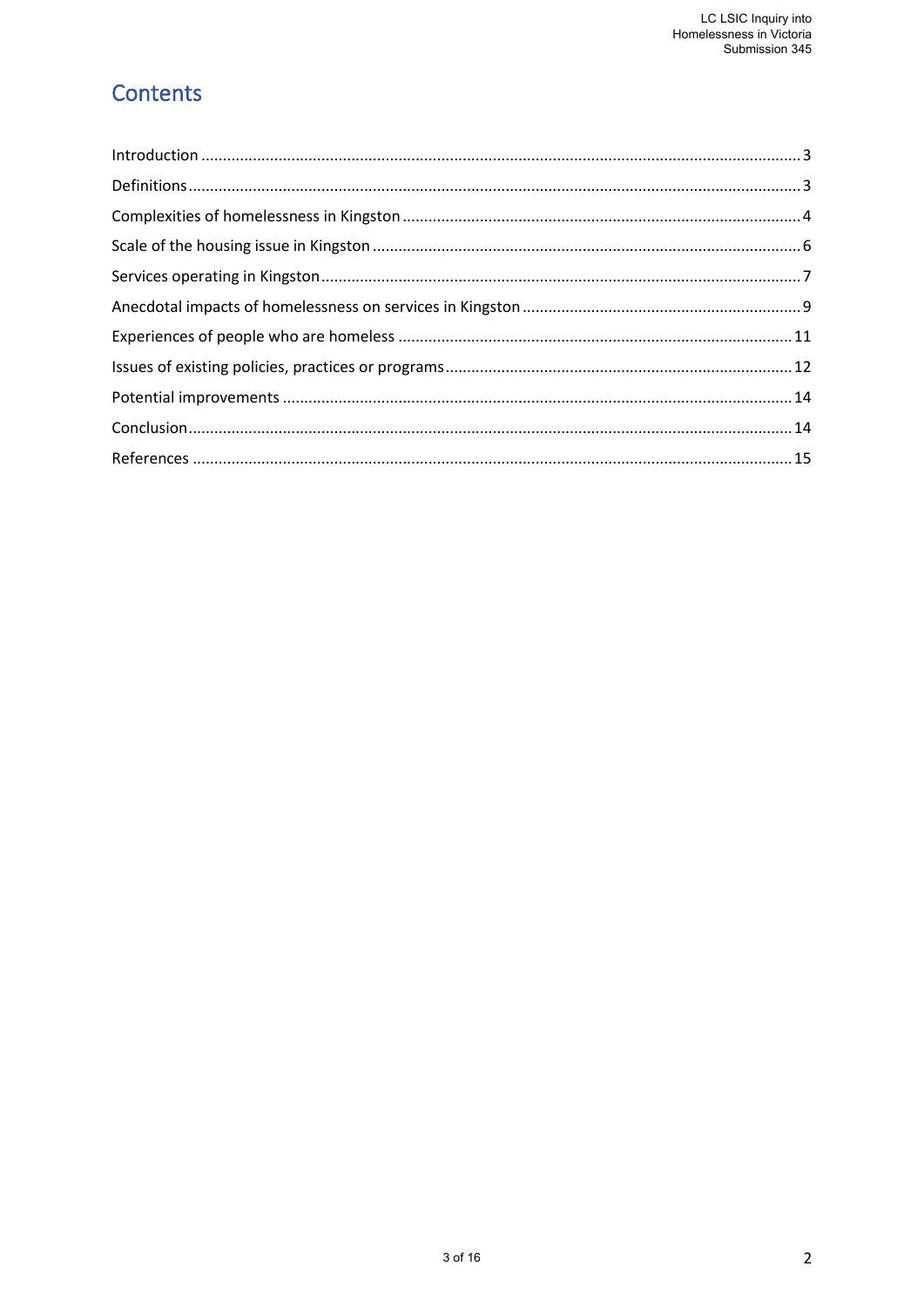# <span id="page-3-0"></span>Introduction

The City of Kingston is located in the middle and outer suburbs of Melbourne, approximately 20km south of the Melbourne CBD, surrounded by the suburbs of Bayside, Monash, Glen Eira, Greater Dandenong and Frankston.

Kingston is a diverse community with a current estimated resident population of 163,430 spanning a wide range of ages, household types and cultures. Our community is constantly growing and by 2036 the population is expected to reach 185,000 living in an anticipated 77,300 dwellings.

The City encompasses a total land area of 91 km² of residential and industrial areas which includes substantial areas of open space.

The Kingston community confronts the same challenges as most others across the Melbourne metropolitan region: escalating housing costs relative to incomes resulting in increased levels of rental stress, mortgage stress, displacement and homelessness.

Kingston City Council is committed to increasing the availability of affordable housing within its municipality and has actively participated in affordable housing discussions at a metropolitan level through various forums, including the City of Melbourne's Inter Council Forum on Affordable Housing.

Kingston City Council has prepared a response to the Parliamentary Inquiry terms of reference to:

- 1. Provide an independent analysis of the changing scale and nature of homelessness across Victoria;
- 2. Investigate the many social, economic and policy factors that impact on homelessness; and
- 3. Identify policies and practices from all levels of government that have a bearing on delivering services to the homeless.

This response has been drafted by Council officers based on evidence of the extent and complexities of housing issues within this municipality; experiences of people who have been homeless within the municipality; and anecdotal evidence of the registered housing agencies and homeless support services operating in this area.

# <span id="page-3-1"></span>Definitions

# Homelessness

For the purpose of this submission we define homeless persons as 'those recorded by the Australian Bureau of Statistics (ABS) across homeless operational groups'. Operational groups include persons living in improvised dwellings, tents or sleeping out, as well as those in supported accommodation; temporarily staying with other households; living in boarding houses; persons in temporary lodgings; and persons living in severely crowded dwellings (ABS, 2018).

Based on this definition, there were approximately 444 persons recorded across homeless operational groups in Kingston on Census night in 2016.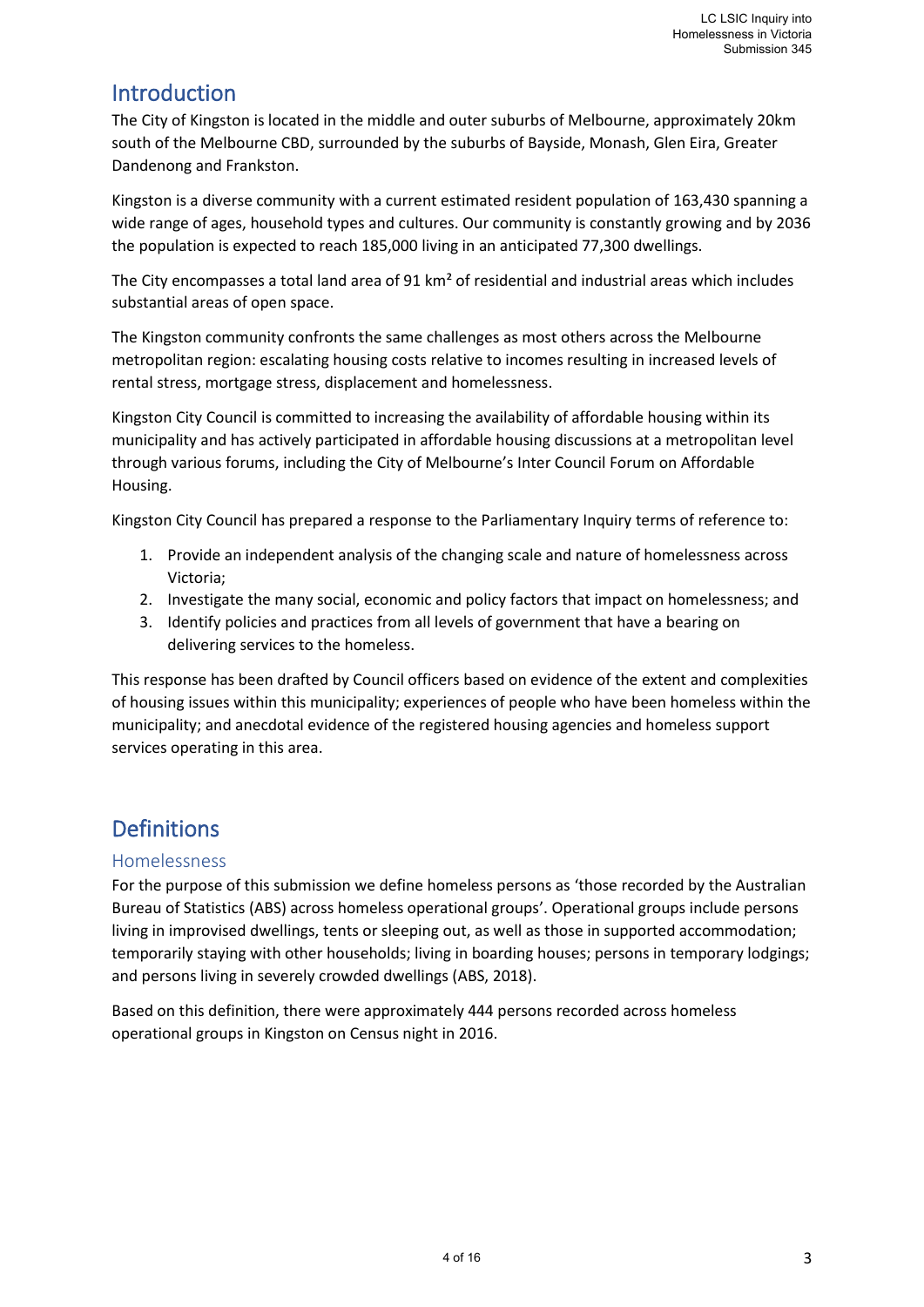# Affordable housing

Kingston uses a specific definition of affordable housing that is commonly used in Australia that is 'housing that is available to very low and low-income households, to rent or own for less than 30 per cent of the household's income<sup>'1</sup>. This definition is referred to as the '30:40 rule' as very low and low-income households are the lowest 40 per cent of households based on income.

## Social housing

We define social housing as a subset of affordable housing. It typically refers to housing that is owned by government or a not-for-profit organisation (Housing Associations or Housing Providers which are collectively referred to as 'Registered Housing Agencies') and made available at affordable rents for eligible households. Social housing is an umbrella term that includes both public housing and community housing. Its provision usually involves some degree of subsidy.

# <span id="page-4-0"></span>Complexities of homelessness in Kingston

The following complexities are based on the experiences or observations of Council staff in their day to day work.

# Private rental housing

Homelessness is rising in areas with a shortage of affordable private rental housing and higher median rents. This rise is most acute in capital city areas, specifically, Sydney, Hobart and Melbourne. The area supply of affordable private rental housing is statistically significantly associated with the variation in homelessness rates nationally, in capital cities and regional areas. Overcrowding accounts for a large part of this variation across areas after controlling for other areabased attributes.

# Mental health

Mental health is intrinsically interwoven within the homelessness landscape and is a necessary factor in addressing homelessness on both broad and individualised planning levels. There is a large diversity of mental health issues in the area of homelessness. For example, people experiencing homelessness for the first time due to family violence or eviction from private rental will usually experience poor mental health as their journey of homelessness unfolds.

People experiencing homelessness often carry these psychological effects with them even after their period of homelessness ends. At the other end of the scale, someone who has lived with a significant psychiatric illness for most of their lives may attribute the acute stages of their illness as the reason for their long-term chronic homelessness. These two scenarios highlight that access to both community mental health services and psychiatric services are vital to a person overcoming their situational homelessness or addressing chronic homelessness.

# National Disability Insurance Scheme

In recent years the transitioning of community mental health outreach services to the National Disability Insurance Scheme (NDIS) has been a factor for people experiencing homelessness. Participants in programs like Personal Helpers and Mentors services (PHaMs) and Partners in Recovery (PIR) were completely cut off in the Southern Metropolitan Region during the rollout of the NDIS which is still having a significant impact on the capacity of many clients being able to address their homelessness with appropriate support.

<sup>1</sup> There is some debate as to whether the 30% should be applied to gross income, net income (i.e. after tax), or equivalised income. The former is the easiest to measure using Census data, although doing so ignores the differential impact of income taxes on different household types with similar gross incomes.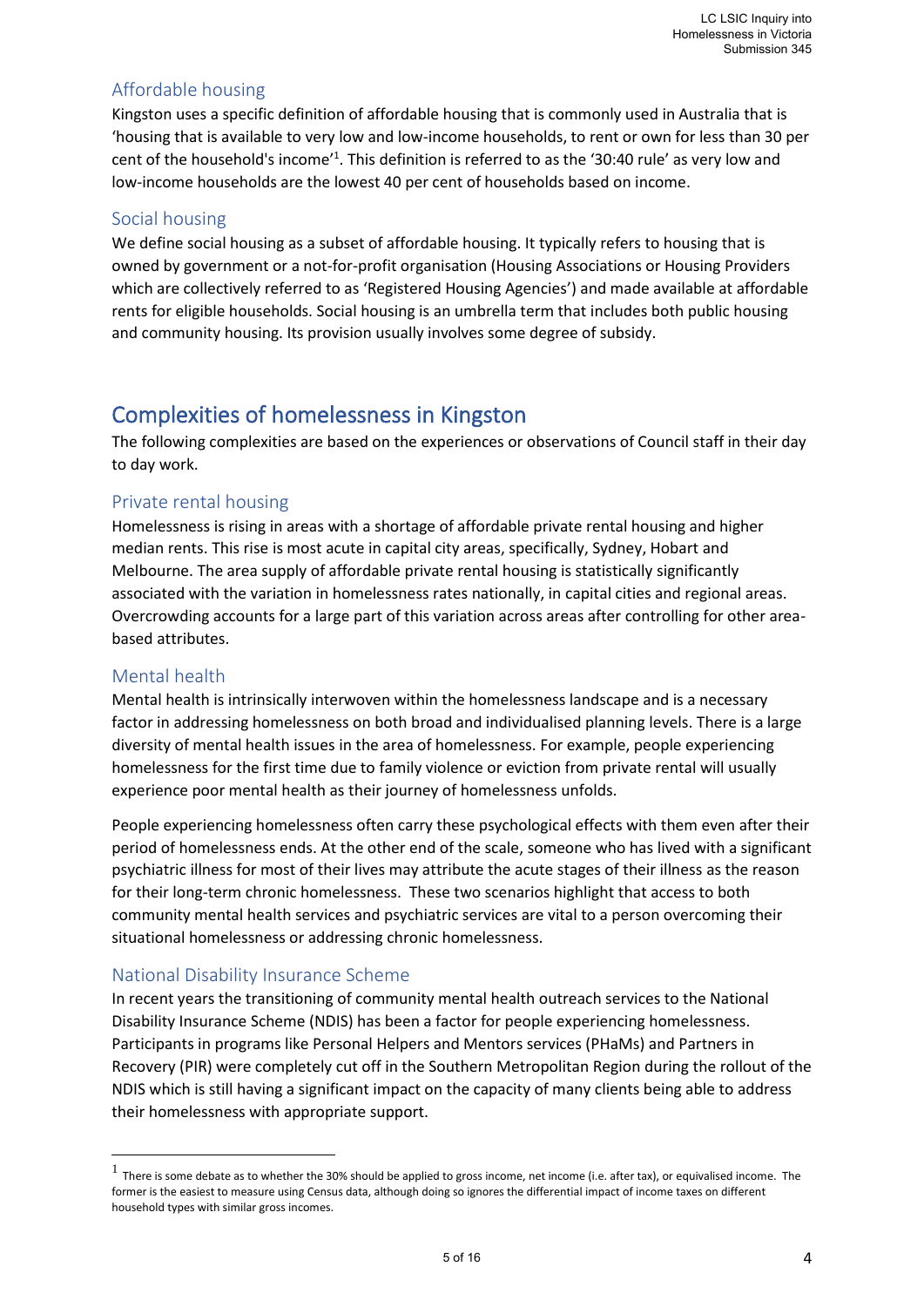Misconceptions about what the NDIS can do for people experiencing homelessness with a disability keep many people on a plateau without housing whilst waiting for a perceived solution through this new funding model. There is still much confusion amongst this cohort, even 2 years on, around what the NDIS is and what services it will provide.

#### Women

Family violence and age-related issues has resulted in more women experiencing (or at risk of) homelessness recently. A growing number of single women reaching retirement age do not have enough superannuation and lack assets to secure long term affordable housing on their own. The service system struggles to find appropriate housing for them and often crisis accommodation waitlists are long.

#### People sleeping out

A much smaller, yet consistent cohort that presents in the middle south is single adults with significant mental health issues who refuse accommodation options, preferring to live outdoors away from people, usually in local parks in suburban areas, especially at acute stages of their illness. Victorian Police, Local Laws and Mental Health Crisis Assessment Teams do not have jurisdiction to move people on if they are not setting up physical camps and are not a risk to themselves or the community.

We have a small cohort in the Kingston region that live this nomadic lifestyle which does have an impact on local residents and the surrounding community. Residents are concerned, fearful and must deal with disruptive nights of shouting and swearing that manifests periodically from the psychiatric condition of the person/s sleeping out in the neighbourhood.

Kingston Council work collaboratively with the local community to try to address this issue which comes to a head from time to time, however, there are no realistic options for this cohort to resolve their fear of living indoors and engaging with services.

#### Planning policies

At present there is a disconnect between planning policies and the equitable distribution of housing to ensure it is diverse, adaptable and affordable for a range of households and their transition throughout different stages of their life.

While unprecedented building activity has occurred over the past 10 years in Kingston this has mainly occurred in major activity centres reflecting the available land supply opportunities for medium to high density development. This has increased the total number of dwellings but there has been a substantial decline in the number of detached dwellings.

With the large number of single person households in housing stress this suggests that there is likely to be unmet demand for small and more affordable dwellings better suited to the needs of these households. Demand from these smaller households is likely to require both apartments as well as medium density dwellings. Whilst it is often the case that smaller dwellings are located in and around activity centres, there may well be demand for this type of supply in lower density suburban locations.

Further to this, the current Victorian Planning Framework does not provide a planning mechanism that would enable councils to require developers to provide affordable housing under an inclusionary zoning requirement. This leaves councils having to negotiate provision of affordable housing in new developments instead of having a mandatory tool to rely on.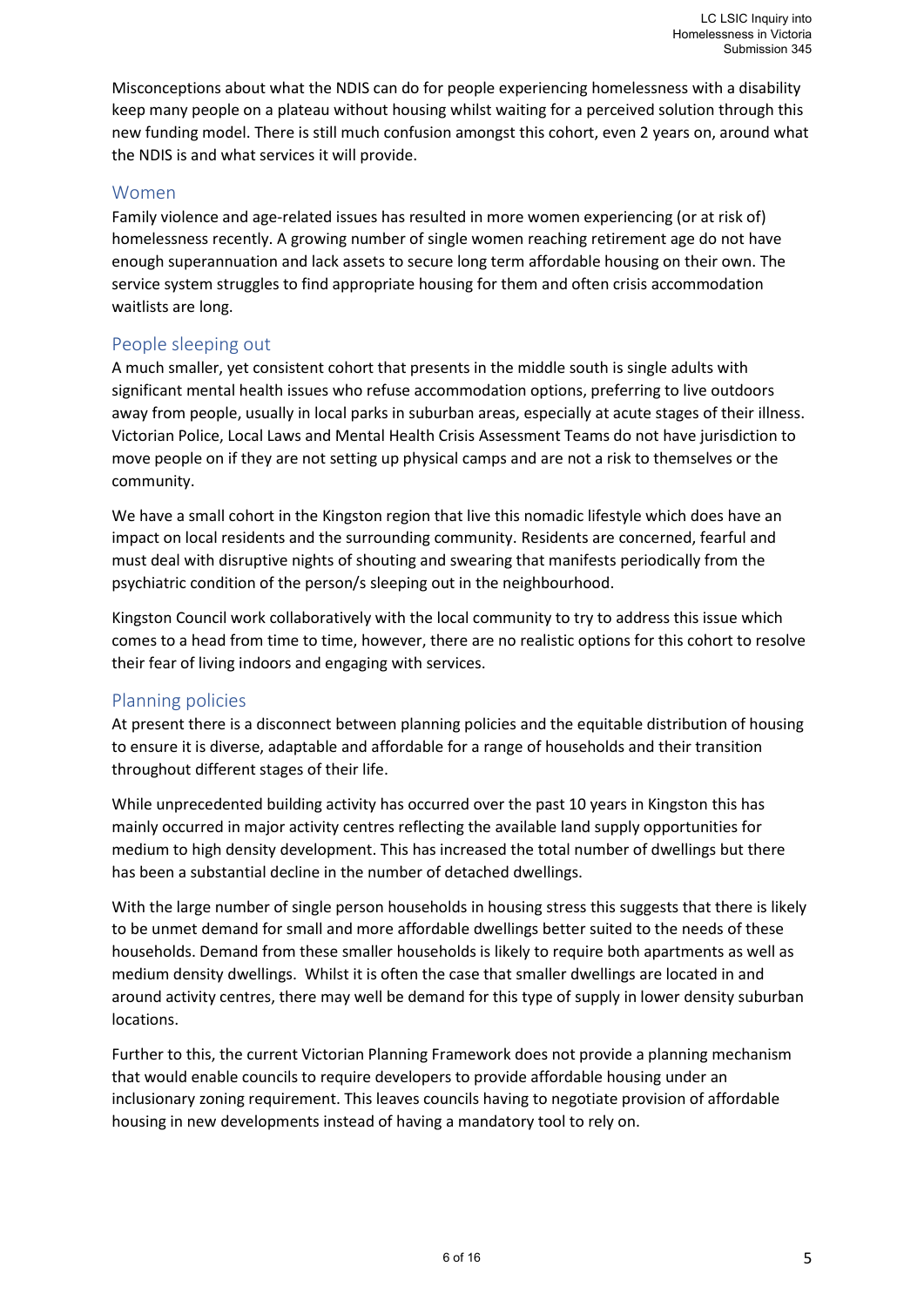# <span id="page-6-0"></span>Scale of the housing issue in Kingston

# Evidence of housing shortfall across all spectrums

Within Kingston, **in 2016 the demand for social and affordable housing was estimated as 6,222 dwellings**. This estimate includes demand from homeless households, very low, low and moderateincome households that are renting and experience housing stress, and the 1,259 households already in social housing (SGS, 2019) .

There are approximately 3,429 households on the Victorian Housing Register in the South Division which covers both Bayside-Peninsula (Cheltenham) and Bayside-Peninsula (Frankston). **There are currently 1,485 social (including public) housing dwellings available in Kingston which houses only 2 per cent of households.** (Source: Department of Health and Human Services (DHHS), *Housing Assistance Delivery Data 2017 – 18*.)

| Household type                                                    | No. of households |
|-------------------------------------------------------------------|-------------------|
| Homeless households - Improvised dwellings, tents or sleeping out | 444               |
| Very low-income households                                        | 2,359             |
| Low income households                                             | 1,873             |
| Moderate income households                                        | 946               |
| Social housing households                                         | 1,259             |
| Total                                                             | 6,881             |
| All households                                                    | 63,076            |

Table 1: Number and type of households in Kingston

Source: SGS 2018, using Australian Bureau of Statistics, 2016. (*Kingston Social and Affordable Housing Discussion Paper, 2019*)

The *Kingston Social and Affordable Housing Discussion Paper* (2019) concludes there is little doubt of the urgent need for intervention to assist households in Kingston affected by the lack of affordable accommodation.

A report *Kingston City Council – Housing Affordability Report 2018* prepared by .id provides further narrative about the households experiencing rental stress. The lone person households experiencing rental stress within Kingston tend to be elderly persons over the age of 65 that have lived in the same address for more than 5 years. The report notes that this rate of rental stress is in excess of the Melbourne average for this group as well as for older couples. This is followed by couples aged 65 and over, and then singles aged 15 – 24 years and one parent families.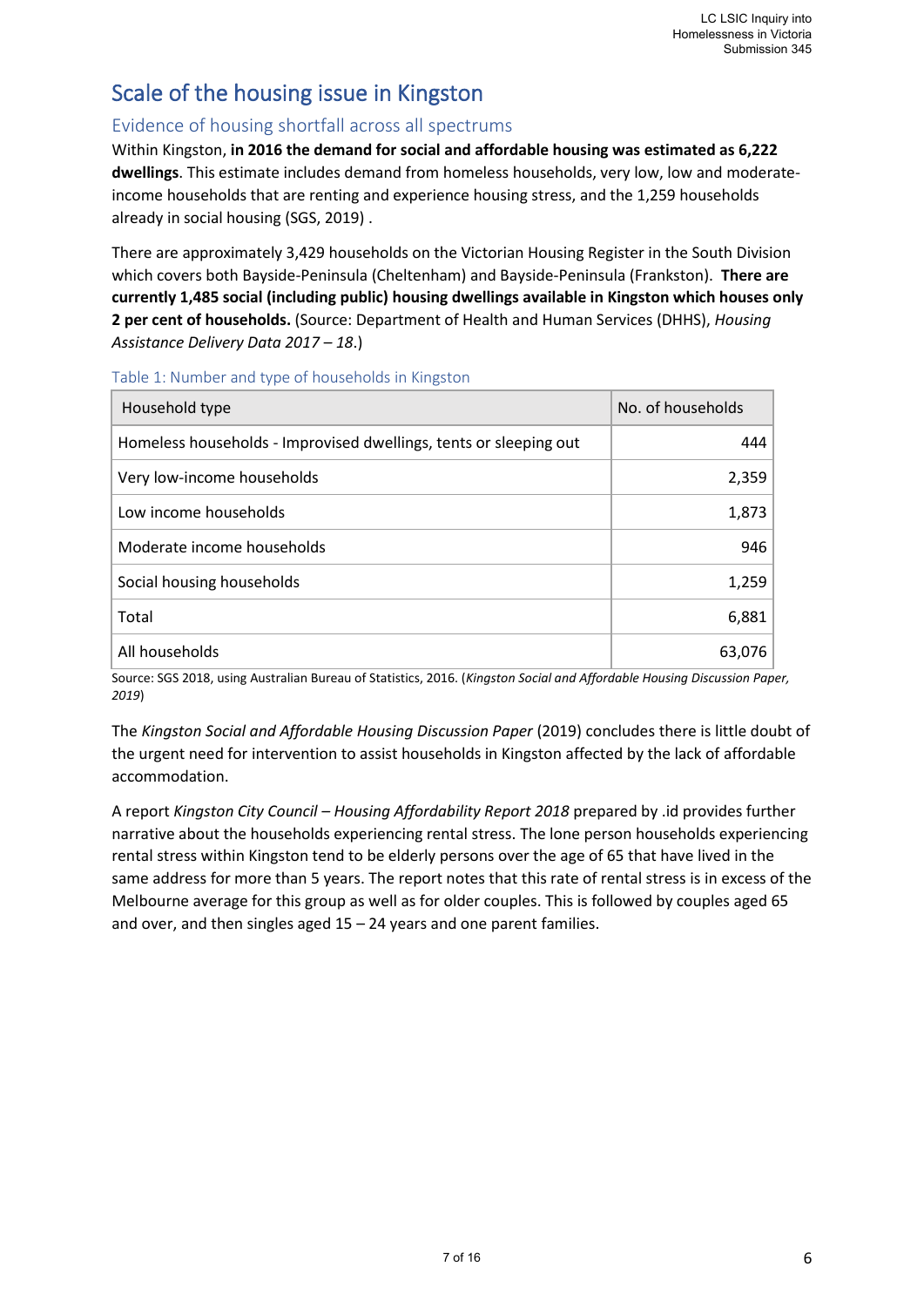

#### Chart 1: Households experiencing moderate & severe rental stress by family composition Southern Region and Kingston

Source: ABS Census 2016, VIF 2016.

Further supply analysis was prepared in the Kingston discussion paper to test the potential supply of housing from redevelopment of Council owned land and voluntary uplift mechanisms. The analysis indicated the voluntary uplift mechanisms for planning permit applications would only derive 300 dwellings over a 20-year period. **Even if Council was to include direct investment into the current social housing supply using Council owned land, the estimated dwelling supply increase over a 20 year period would only fulfil the required supply by 25%** (SGS Economics, 2019).

# Anecdotal evidence of numbers of people seeking assistance

Anecdotal evidence from a Registered Housing Agency, suggests they have experienced an overall increase in clients in Kingston from 2015 – 17, noting a higher proportion of women. The highest number fall into the client age cohort of 35 – 44 years.

Anecdotal evidence from Kingston's Community Connections Program (CCP) has seen an increase in people experiencing primary homelessness and sleeping out since 2017 to date. These are mainly men between 30 and 60 years old. There has been a noticeable increase in single women (some with children) in the same age group, usually sleeping in cars or couch surfing.

# <span id="page-7-0"></span>Services operating in Kingston

# Housing agencies and community support services

Within the City of Kingston, there are nine active Registered Housing Agencies who currently own and manage properties. These organisations are diverse both in size and scale. Some of the organisations are gender and cohort specific. Table 2 provides an overview of all active agencies in Kingston.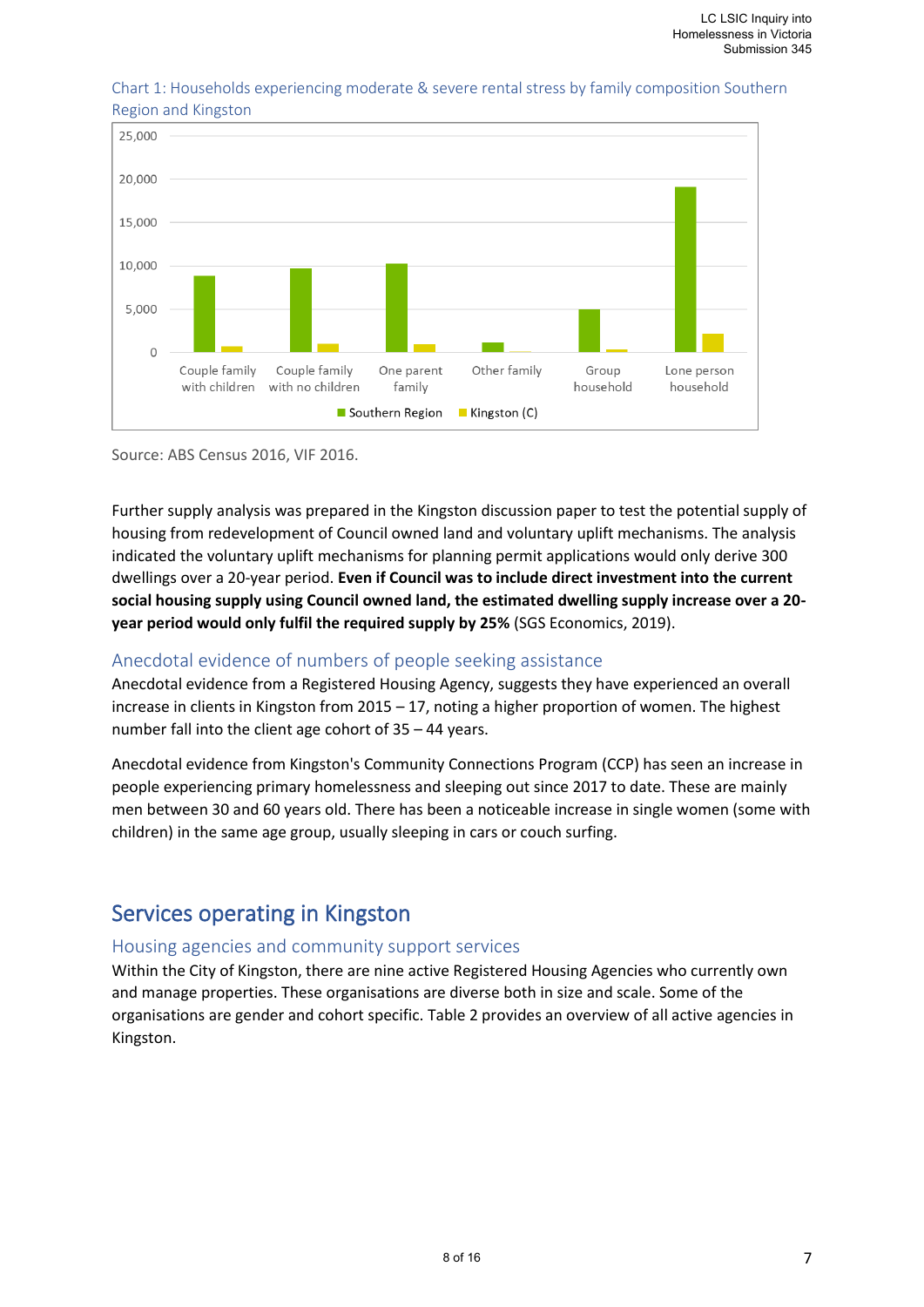| Table 2: Registered Housing Agencies operating in the City of Kingston |  |  |  |  |
|------------------------------------------------------------------------|--|--|--|--|
|------------------------------------------------------------------------|--|--|--|--|

| Agency                               | <b>Agency Type</b>         |
|--------------------------------------|----------------------------|
| <b>Housing First</b>                 | <b>Housing Association</b> |
| <b>Common Equity Housing Limited</b> | <b>Housing Association</b> |
| <b>Community Housing Limited</b>     | <b>Housing Association</b> |
| Housing Choices Australia            | <b>Housing Association</b> |
| Women's Housing Limited              | Housing Association        |
| Women's Property Initiatives         | <b>Housing Provider</b>    |
| South East Housing Limited           | <b>Housing Provider</b>    |
| Launch Housing                       | <b>Housing Provider</b>    |

Source: City of Kingston, 2019

There are a range of support services operating in Kingston predominantly providing emergency relief, food parcels and community meal programs. These are detailed in Table 3 below.

| <b>Name of Service</b>                                         | <b>Service Type</b>                               | Suburb          |
|----------------------------------------------------------------|---------------------------------------------------|-----------------|
| Pantry 5000 (Longbeach Anglican Parish)                        | Food parcels                                      | Carrum          |
| <b>Chelsea Community Support Services</b><br>(ChelCSS)         | Emergency relief, food parcels etc.               | Chelsea         |
| <b>Mentone Community Advisory Bureau</b>                       | Emergency relief                                  | Mentone         |
| Make A Difference Dingley Village Inc.                         | Emergency relief                                  | Dingley Village |
| Bayside Community Information and Support<br>Service (BayCISS) | Emergency relief, food parcels etc.               | Hampton East    |
| Destiny Care (Destiny Church)                                  | Food hampers, community lunch                     | Dingley Village |
| Kingston City Church Emergency Resources                       | Food parcels                                      | Clarinda        |
| Salvation Army Kingston Gardens                                | Food Parcels Wednesday & Friday<br>$10am - 3pm$   | Dingley Village |
| Chelsea Careworks (Chelsea Community<br>Church of Christ)      | Food parcels, community breakfast,<br>morning tea | Chelsea         |
| Bayside Community Care (Bayside Church)                        | Food parcels, Matt's Place<br>community lunch     | Cheltenham      |

Table 3: Community support services in Kingston

Source: City of Kingston, 2019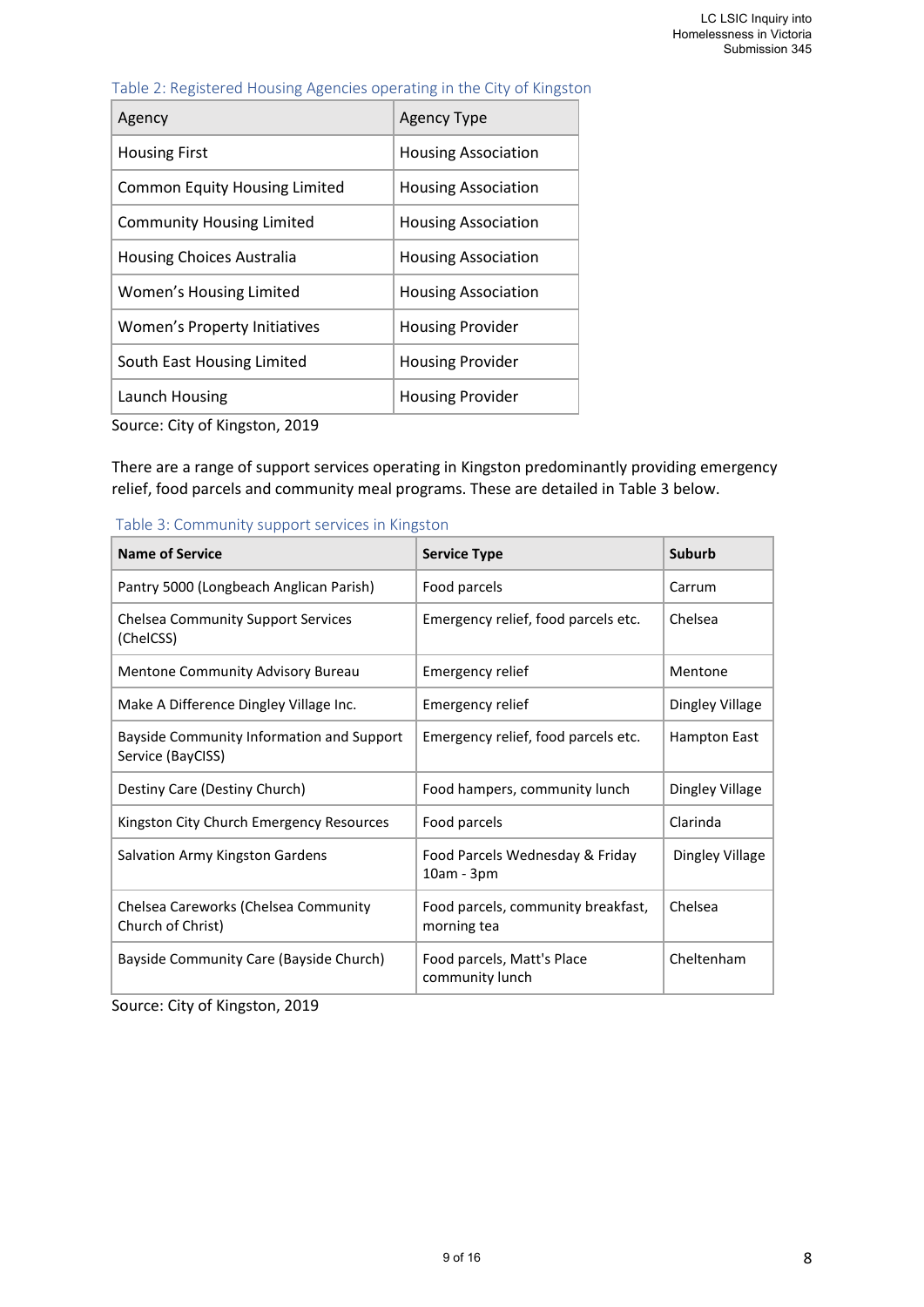# Other programs and services

## Community Connections Program

A Community Connections Program (CCP)services the municipalities of Kingston and Bayside to provide a pathway for assistance to people who are homeless. There is evidence of people presenting for assistance at various local council facilities, parks and other locations. CCP provides a pathway into housing support to people experiencing primary, secondary and tertiary homelessness.

CCP targets people experiencing homelessness who have complex presentations and need advocacy to access Specialist Homelessness Services as well as appropriate health and support services. CCP workers conduct assertive outreach to people sleeping rough within the municipalities of Kingston and Bayside and offer assessment, linkage to housing and support services, linkage to a range of health services and some emergency relief.

## Other programs

- The local Homelessness Entry Point provides assessment and referral to Specialist Homelessness Services.
- Local Community Information Support Services provide information and referral to counselling and community services and some emergency relief.
- The pathway to most disability services, including psycho-social services, is via the NDIS which takes several months to get through the process. Many people are missing out on these services as they do not have the capacity to go through the process themselves and do not have a worker to help them to navigate this. Homeless people often miss out on these types of services since the introduction of the NDIS.
- The pathway to immediate mental health and psychiatric response services is via the regional mental health triage service.

# <span id="page-9-0"></span>Anecdotal impacts of homelessness on services in Kingston

# City of Kingston Community Connections Program

- CCP has had to **shift core business** to focus mainly on people experiencing primary homelessness due to the amount of people sleeping out in the area who are falling through the gaps of Specialist Homelessness Services.
- **Homelessness entry points are not able to meet the need of requests for crisis accommodation and resort to creating networks with private rooming house operators** who notify the entry point of vacancies daily. Many people refuse to consider rooming house accommodation if they have had bad experiences with standover landlords and violent co-tenants.

A vast majority of the people sleeping rough that Kingston Bayside CCP approach are too fearful to try another rooming house. They often state that their last stay at a rooming house had made their situation worse,resulting in greater poverty, physical disability and psychological stress than they had prior to their rooming house residencies.

- Lack of growth in public housing along with lack of housing exits for people in transitional housing properties has meant that **transitional housing is often neither explored nor discussed with people experiencing homelessness** at the local entry point.
- **Crisis accommodation vacancies are in such demand that there is competition for them**. This means that someone sleeping rough may have to wait several weeks for an offer, during which time they need to keep in daily contact with the agency. This is very difficult to do for the person experiencing homelessness due to their transiency as well as their sense of hopelessness as they consistently hear there is no vacancy for them.

Agencies trying to keep in contact with this client group have to put in extra resources to locate clients who have eventually been offered a place but are difficult to find. Many clients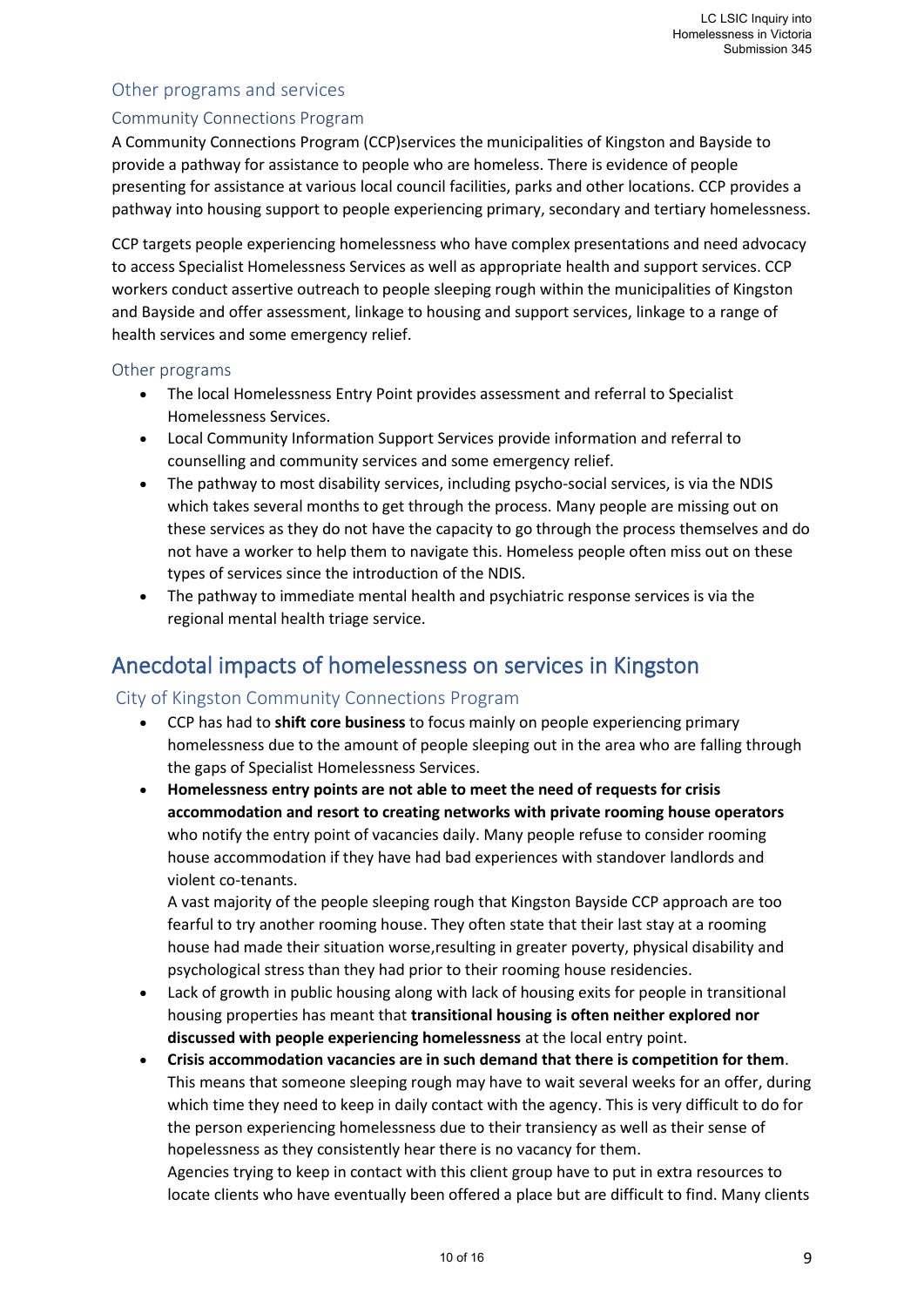have complex mental health issues which also makes it difficult for them to keep a track of when they need to contact or present at services.

## Community support services in Kingston

A series of telephone interviews with community support services was undertaken by Council Officers with the key points summarised below. These services provide emergency relief and food programs to community members in need.

- All services spoken with have experienced an **increase in demand from clients who are homeless.** A food parcel provider has seen an increase in the last eight years from one or two people to 15 to 20 homeless people on their books. A community information and support service has experienced an increase by 70% in homeless clients from 2016/17 of 1 per week to 2017/18 of 1.5 per day. And another community support service had 246 clients in 2018/19 who were homeless, which was 54% of all their clients, an increase from 2015 in which 37% of their clients were homeless.
- The **demographics and presenting issues of people who are homeless accessing community support services are varied.** Volunteers are noting an increase in people of all types who are homeless, but **a lot have mental health concerns**. A church minister has completed mental health first aid training to better support people attending her breakfast and food parcel service and will be putting her volunteers through this training too. Some clients are transient and passing by, while others have moved to Bayside from the CBD because they feel safer there. Middle aged men are 'falling through the gaps' because they do not meet the priority criteria for many housing services.
- All services experience pressure on their resources being provided and **have adapted how they work to better meet the needs of people who are homeless**. This includes writing a homelessness policy; providing more appropriate food; introducing a café card for hot meals from local cafes; supplying care packs for people sleeping rough; providing free washer, dryer and shower access during a free breakfast; and removing restrictions on medical assistance being provided. They are also experiencing an increase in need for food support at this time of year (early January) because lunch programs are closed.
- **Funding being received for services is not enough to last**. A church receives a grant to provide a free weekly hot breakfast in October and this is usually spent by April / May. They rely on donations for the rest of the year and the minister goes without pay when the service needs the money - *'the funding is not there'*.
- In addition to the resource / service pressure, **staff and volunteers are finding supporting people who are homeless challenging and stressful** due to their confidence and limited capacity to provide support. Excessive stresses are placed on the caseworker programs because volunteers refer clients on for increased support.

Staff and volunteers also experience stress when unable to provide support to clients; for example:

*'Launch Housing is stretched to the limit - where do we go when they can't help us?'. 'Personal encounters with people who have no physical wish to change their lives becomes very hard to know how to help them. They disappear, and you wonder what happened to them'.*

Services are recognising that worker and volunteer mental health is crucial and are providing relevant training for this, such as dealing with difficult people and mental health first aid.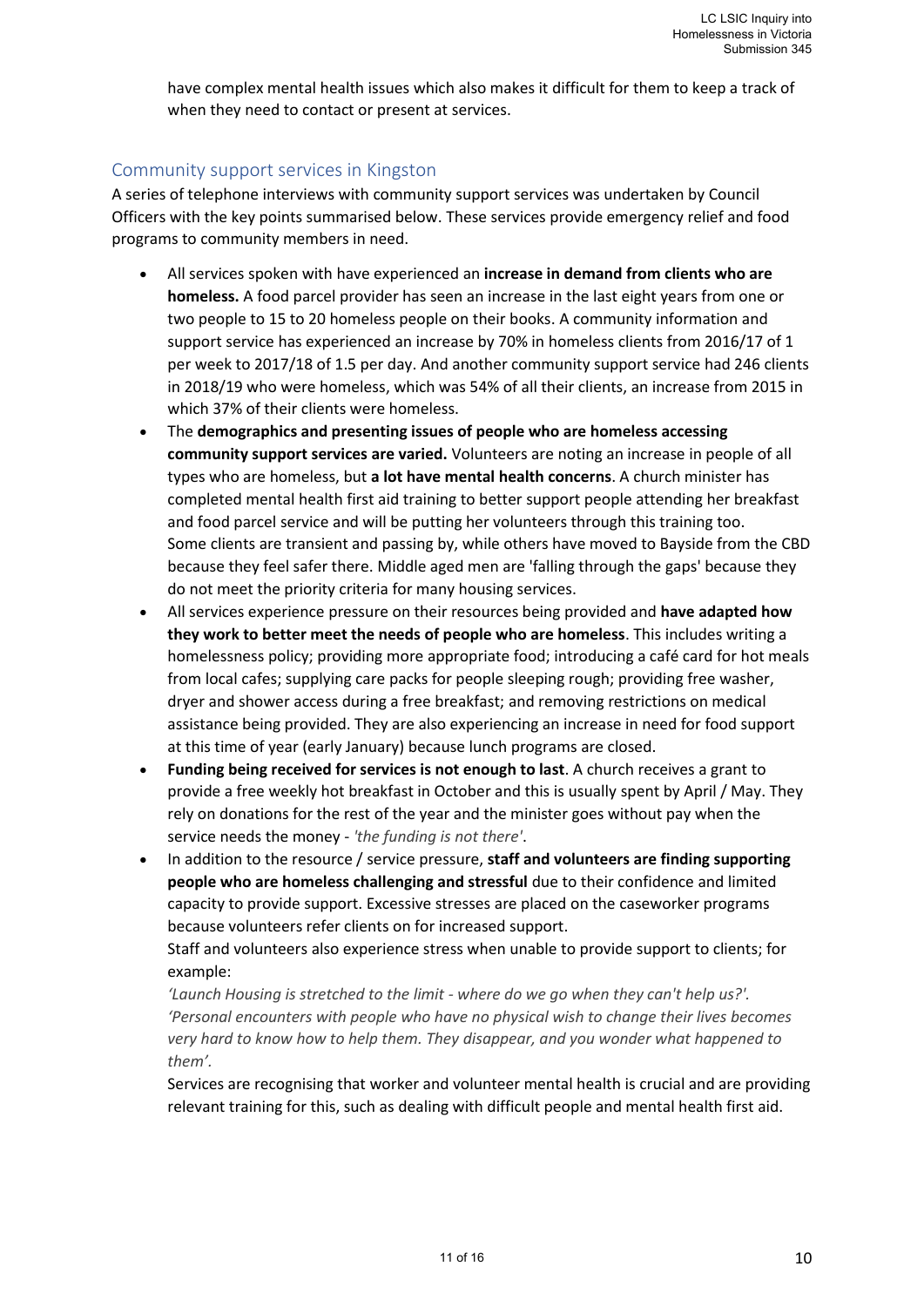# Policies and practices impacting on service provision

The following lists the range of policies and practices as reported by some services within Kingston as having an impact on the provision of their services to those experiencing homelessness.

- *'The biggest issue for homeless people is that they want to have a place to live and the community support services can't provide this.'*
- *'There is a lack of available and suitable accommodation options and people are moving through a cycle of services and waiting lists trying to get accommodation.'*
- Accommodation that is available such as rooming houses are not considered safe and people prefer to live in their car, friend's garages or on the street. When people have appropriate and secure housing, other issues such as finding a job and health can also be resolved.

*'The Government needs to provide more low-cost housing'*.

- A lack of funding is a hinderance to meeting service demands. Services need to be very good at networking to draw in additional support.
- Mental health services are stretched.
- *'Newstart Allowance is not enough to live off.'*
- *'People don't stop being homeless or hungry over Christmas, all services should be open to keep supporting them.'*

# <span id="page-11-0"></span>Experiences of people who are homeless

The following client experiences are based on the observations of Council staff in their day to day work.

# Single adults

Single adults experiencing homelessness in the Kingston area are more likely to fall through the gaps in the homelessness service system than families, and there has been a significant increase in this cohort in the municipality than ever before. Adults who are not partnered or have been estranged from their families have complex presentations and high needs. There is often difficulty in engaging with services due to poor health, low self-worth and a lack of understanding of what information they need to state to get a service.

Wait times for one-bedroom public housing for people under 55 years old is several years in the middle southern suburbs of Melbourne. It is slightly better for people over 55 years old at 1 to 3 years.

Single adults living on Centrelink income struggle as it is not enough to rent privately. The exception of this is boarding houses which the majority of people sleeping rough have already experienced and feel safer sleeping out. Boarding houses with shared facilities are considered tertiary homelessness as it is not expected that someone would live in that situation permanently due to privacy and safety reasons.

# Single parents

Eligibility for Parenting Payments changed in 2006 and the grandfathering of the previous arrangements would have expired in recent years. Now, when children reach school age the parent is transferred to NewStart Allowance (NSA) and receives some Family Tax Benefits. Landlords and rental agencies do not consider NSA to be a stable income as it can be cut off if the recipient doesn't attend an appointment and fails to notify the job agency. On top of this, the amount of money received on NSA is not enough to pay market rent anywhere in Melbourne, as evidenced in the *Anglicare Rental Affordability Snapshot, National Report (2019).*

Families who are escaping family violence and do not meet the strict eligibility guidelines for a safe refuge or specialist support program often find themselves sleeping on a friends loungeroom floor or in their car. This is the same for families who have been evicted due to rental arrears who cannot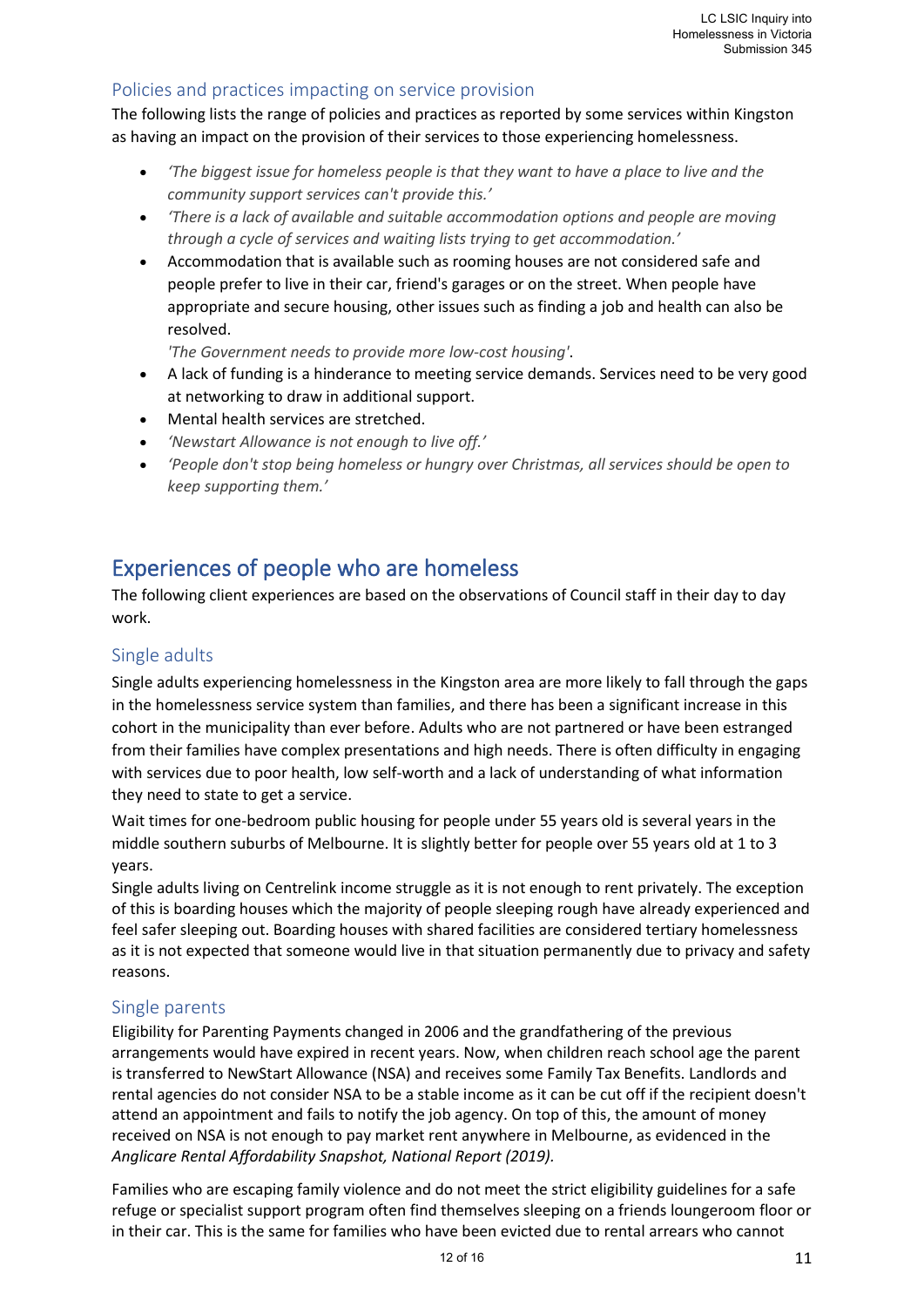find an affordable option in the rental market. This has a devastating impact on children's physical and mental health, their sense of safety as well as their ability to cope at school.

## Mature families

AccessCare's CCP have assisted more elderly parents with adult children in the past 2 to 3 years as private rentals become less affordable in Kingston. Usually the parent is an ageing mother who has looked after her children who have complex conditions such as autism, anxiety and depression or a long term mental illness. As the mother has become frailer, often with deteriorating physical conditions, the adult children have become their carers doing the physical tasks while mum continues to manage the budget.

As both are usually receiving a pension, private landlords continue to raise the rent without regard to the stagnant incomes of the tenants or evict so they can renovate and ask for much higher rents. This leaves the household to try to find alternative rentals that are often too expensive in their local area.

The family usually have only 90 days to find an alternative rental and often cannot find anything affordable in the local area. Having to move to the outskirts of the suburbs means dislocation from life-long supports such as medical services and community connections, which has a significant impact on both their physical and mental health wellbeing.

# <span id="page-12-0"></span>Issues of existing policies, practices or programs

The following issues are based on the experiences or observations of Council staff in their day to day work.

#### Homelessness entry points

- **People presenting at the local homelessness entry point who have complex presentations are often not provided with an assessment and referral but just given a list of rooming houses** and discouraged from exploring crisis accommodation options due to the increasing demand and competition for beds.
- **Allocation to rooming houses often dislocates the client from their local area and support networks leaving them vulnerable and unsupported**. This usually leads to poor outcomes for the client.
- Disconnect between **transitional housing and social housing waitlists with lack of stock and restrictive periods of support result in unsuccessful tenancies or long-term tenancies in transitional housing without support**. This results in Transitional Housing Managers (THMs) struggling to meet their Key Performance Measures (KPMs) of vacancy rates in their transitional properties and places pressure on tenants to continue seeking private rental even if they are waiting for social housing. Support services cannot support clients throughout their THM tenancies due to their limited periods of funded support.

#### Private rental

• **Lack of secure tenure.** The Residential Tenancies Act (RTA) does not provide enough protection for tenants. Leases in Victoria are usually 12 months which then roll over to month by month arrangements. Landlords can issue a Notice to Vacate for no reason within 60 to 120 days, leaving long term tenants with a short time to find and relocate to alternative housing, often leading to a period of homelessness. The devastating impact of prioritising the complete control of all aspects of a property

investment over a person's or family's sense of belonging, community and 'home' cannot be overstated. Secure, three to five-year leases would benefit both landlords and tenants.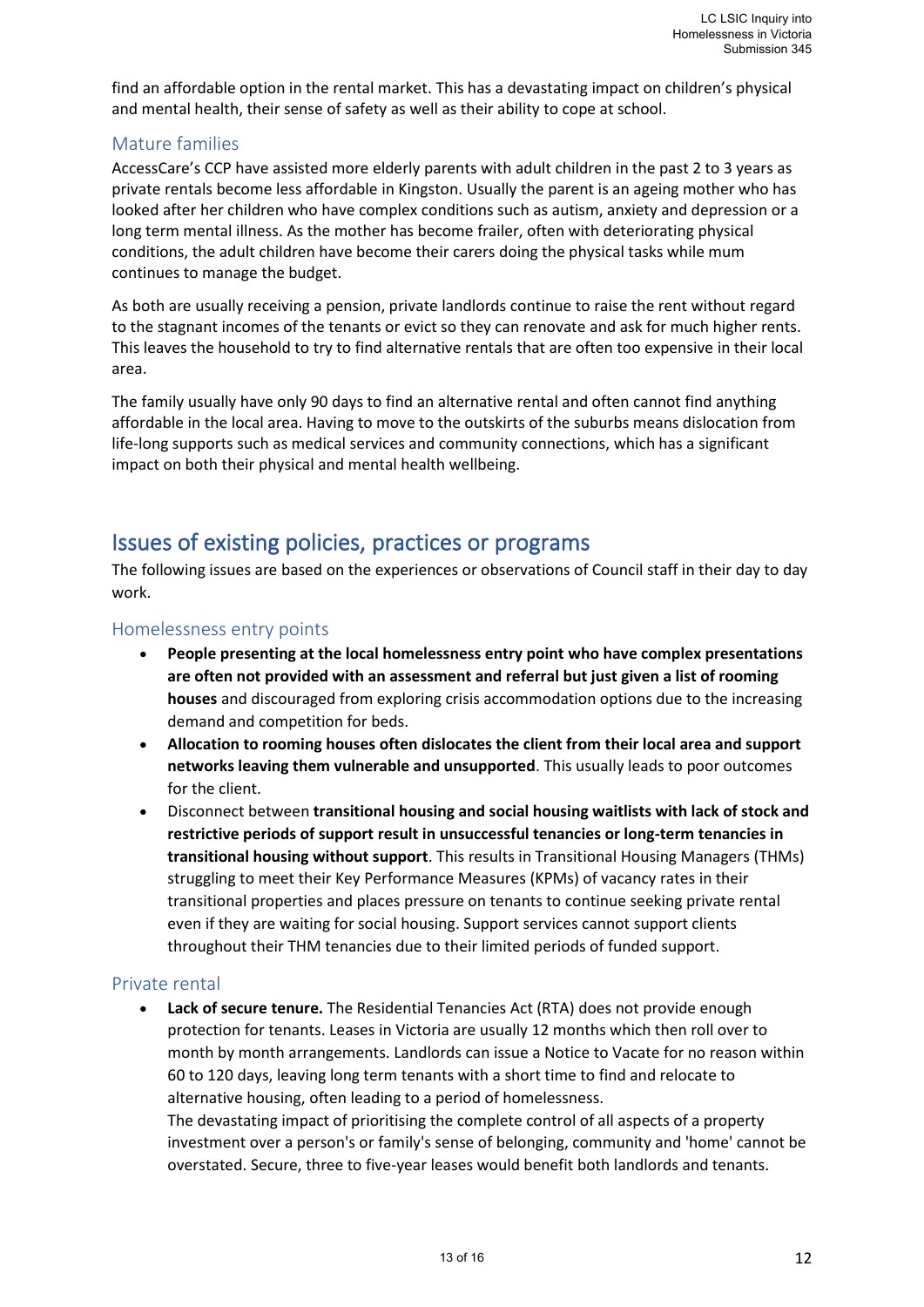# Social housing

- There is a **large shortfall of social housing in the middle southern suburbs of Melbourne** to meet the demand. DHHS suggest that applicants broaden their waitlist areas to improve their chances of allocation, especially if they are waiting for one-bedroom properties with exemptions such as ground floor only. People want to remain connected with their community as this provides the anchors of a sense of support, belonging and hope during periods of homelessness and establishing a new home.
- There are several public housing estates in Bayside (Cheltenham South Wait List Area), some of which have a very bad reputation and have a large turnover of people. CCP workers have experienced parts of these **housing estates as unsafe for families and often unsafe for single people who are vulnerable.** As there are very few vacancies in the Cheltenham South Wait List Area the likelihood of a person experiencing homelessness under the age of 55 being offered a property in one of the estates is high.

People who are tired of sleeping in the extreme elements and tired of the instability of being homeless often accept these housing offers only to find they do not feel safe in their own home and are at risk of violence, drug addiction and recidivism. People who have experienced long term homelessness prior to moving into an estate often find themselves homeless again within a year or two due to these risk factors.

## Mental health

- **Geographical boundaries create disconnection from supports** when people move to a new area for housing.
- The NDIS transition of mental health services has led to **clients being completely cut off from receiving services** as soon as their NDIS packages were approved.
- **NDIS packages being approved without support coordination**, leaving vulnerable people without the ability to coordinate supports themselves and, therefore, unable to access their packages. This has included clients who are blind, illiterate and non-English speaking who have relied on mental health services prior to their NDIS approval for social inclusion, psychological services and health management.

# Victorian Planning Framework

• The Victorian Planning Framework does not provide a planning mechanism that would enable councils to require developers to provide affordable housing under an inclusionary zoning requirement. This leaves councils having to negotiate provision of affordable housing in new developments instead of having a mandatory tool to rely on.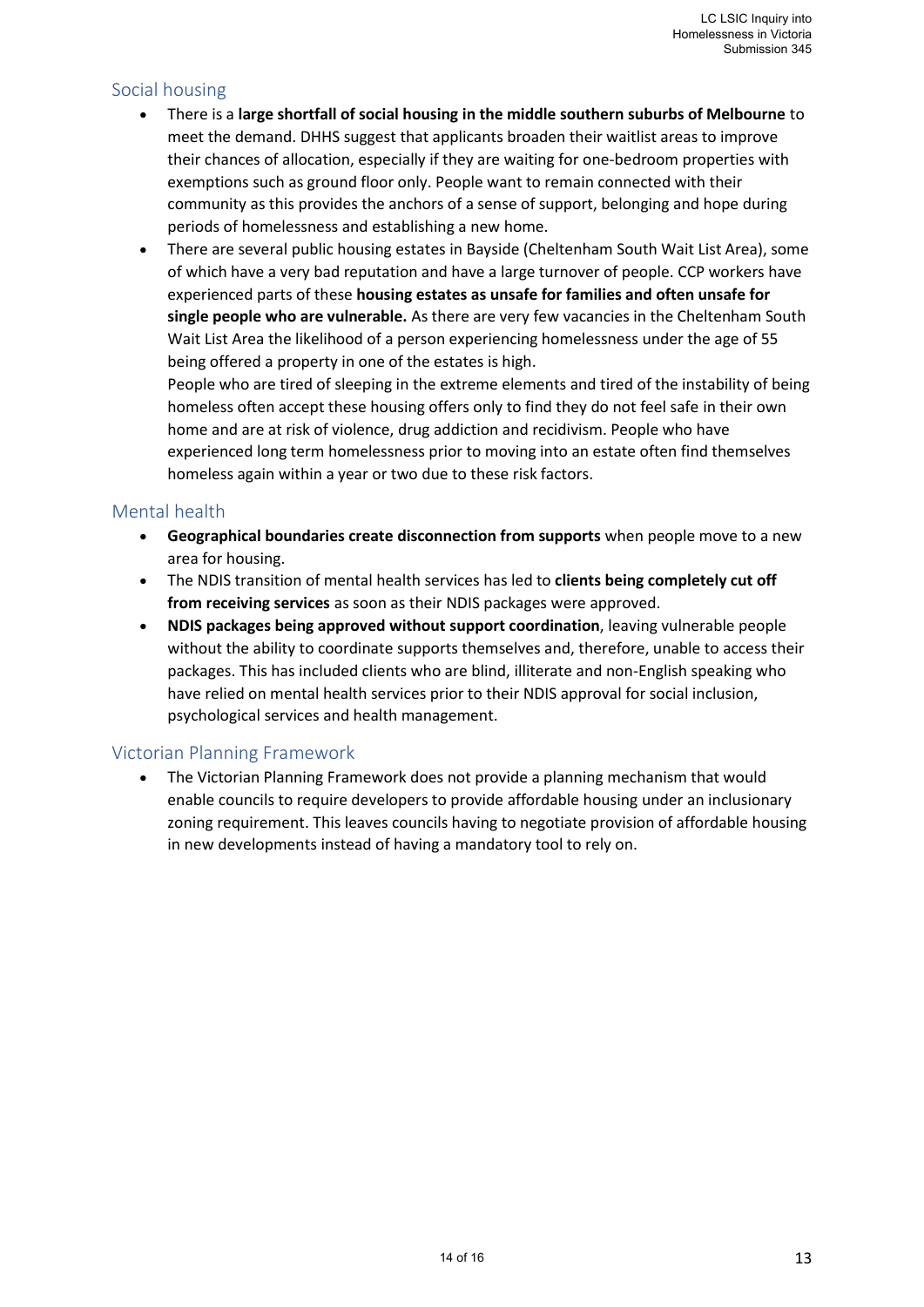# <span id="page-14-0"></span>Potential improvements

After considering all of the above, we see potential for improvements to be made for people who are homeless in Kingston through the following:

- Increased local, safe and affordable crisis and long-term housing options.
- Increased affordable housing and social housing stock in the middle south.
- Residential Tenancies Act amendments to provide long term leases to protect good tenants from eviction, and regulation around pricing tenants out of their property and the broader market.
- Increased substantial long-term rental subsidies for private market.
- More access to mental health outreach services for people without a diagnosis.
- More access to medical services such as GP or outreach nurses for people who have no fixed address.
- Increased funding to community support services.
- Better resourcing of homelessness entry points to ensure assessment and referrals are available within a reasonable timeframe for all clients presenting as homeless.
- Inclusionary zoning for affordable housing set by State government in the Victorian Planning Framework.

# <span id="page-14-1"></span>**Conclusion**

Homelessness is a wide spread national issue that requires a coordinated approach at all levels of government. Research (SGS Economics, 2019) indicates that the current supply of housing in Kingston is grossly inadequate to meet demand. It is estimated that 9.86% of all households in Kingston need to be social and affordable dwellings to accommodate households who are homeless or in housing stress. Whereas the existing provision of social housing in the Victorian South division is makes up only 2% of households.

Intervention from Council alone will not be enough to prevent the housing shortfall from growing exponentially into the future. If Council was to include direct investment into the current social housing supply using Council owned land, the estimated dwelling supply increase over the next 20 years wold only fulfil the required supply by 25% (SGS Economics, 2019).

All housing and community services working with people experiencing homelessness in Kingston have seen increases in attendance and demand by people who are homeless in recent years. They have adapted how they work to better meet the needs of clients, need increased funding and resources to provide a greater service and their staff and volunteers are experiencing stress from the challenging nature of working with homeless people with complex needs.

Kingston Council's Community Connections Program works with people experiencing homelessness face to face and believe poor homelessness entry points, insecure private rental contracts, a large shortfall of social housing, unsafe housing options and inadequate mental health service provision are the biggest issues they experience in their work. They have experienced changes in the demographics of the clients that they are supporting; with single people, single parents and mature families presenting with issues not experienced in the past. There are service gaps for people experiencing homelessness with complex needs who do not fit neatly into the eligibility criteria of specialist homelessness services.

This brief exploration into the research, experiences and observations of Council staff and the experiences of local community services illustrates the extreme complexity of the homelessness issue being experienced in Australia. The significant shortfall in affordable and social housing, complex needs of people who are homeless and struggles of services to meet client needs require an organised and comprehensive approach for meaningful change to occur.